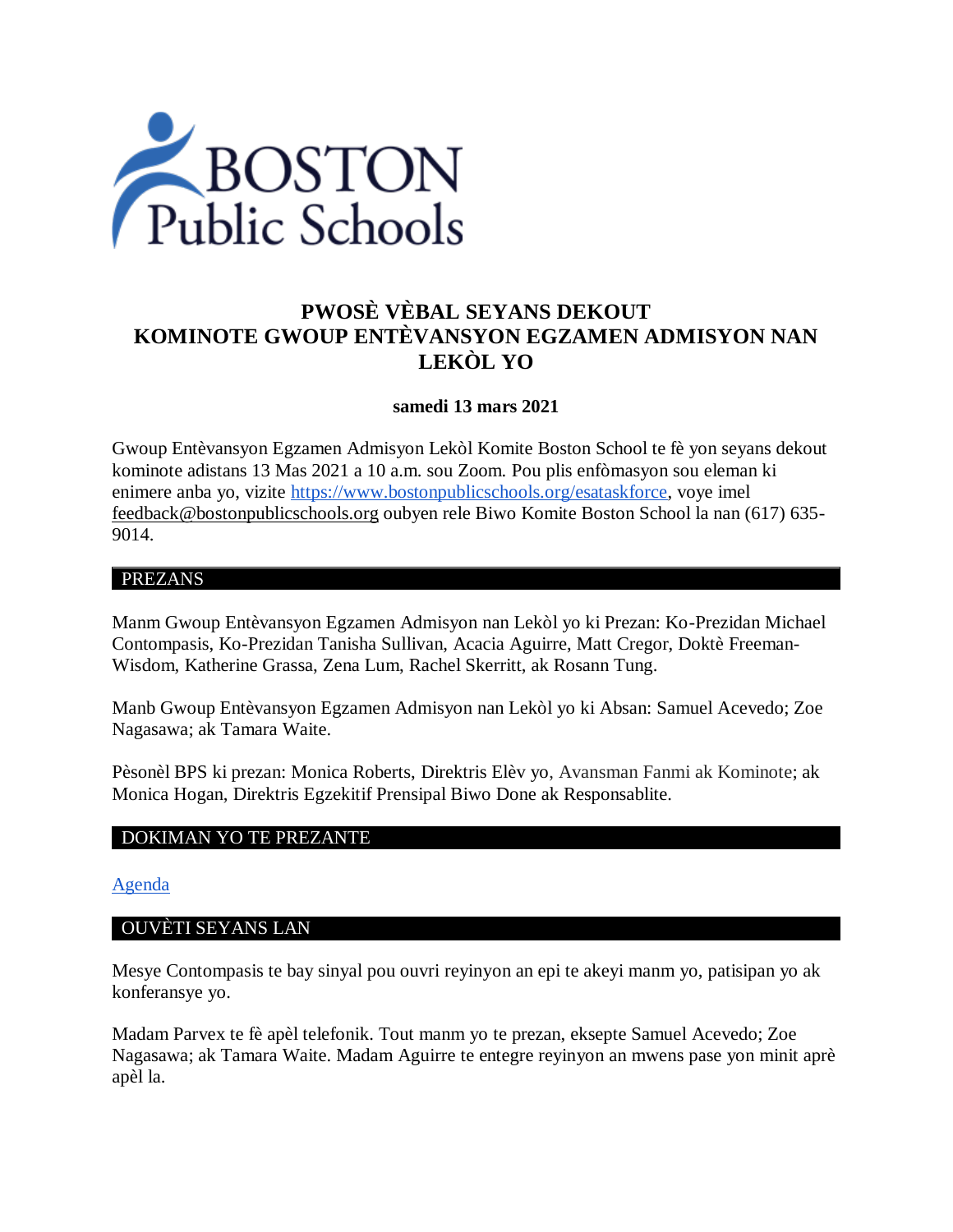#### **Seyans Dekout Kominote Adistans Gwoup Entèvansyon Egzamen Admisyon nan Lekòl yo Zoom** *samedi 13 mars 2021*

Mesye Contompasis te anonse ke gen sèvis entèpretasyon similtane ki te disponib nan espanyòl, kreyòl ayisyen, kap vè, vyetnamyen, kantonè, mandaren, pòtigè, somali, arab, ak lang siy ameriken (American Sign Language, ASL); entètèprèt yo pral prezante tèt yo epi bay enstriksyon nan lang matènèl yo sou kijan pou aksede ak entèpretasyon similtane nan chanje chanèl Zoom nan.

Madam Sullivan te remèsye tout moun poutèt yo te entegre reyinyon an. Li te raple patisipan yo kalandriye reyinyon an epi te deklare ke t'ap genyen divès okazyon pou piblik la temwanye nan tout reyinyon yo. Li te ankouraje tou temwanyaj alekri, epi mete aksan sou enpòtans Gwoup Entèvansyon an kòmanse avèk yon seyans dekout rive nan tande apati de kominote Boston nan.

# KÒMANTÈ PIBLIK LAN AN JENERAL

- Anne Dore, paran West Roxbury, te temwanye konsènan kritè adisyonèl yo pou admisyon an.
- Amy Cleaveland-Hudson, paran Charlestown, te temwanye konsènan elajisman pakou admisyon nan 9èm ane.
- Zuping Zhang, rezidan West Roxbury, te temwanye an favè kenbe egzamen an.
- Kathleen Adams, paran West Roxbury, te temwanye an favè kenbe egzamen an.
- Kristin Johnson, paran Jamaica Plain, te pale an favè sispansyon egzamen an.
- Mike Szkolka, rezidan Dorchester ak ansyen elèv Boston Latin School (BLS), te temwanye an favè chanje pwosesis admisyon an.
- Dora Golding, paran Jamaica Plain, te temwanye an favè chanje pwosesis admisyon an.
- Sharon Hinton, rezidan Hyde Park, anseyan, ak avoka kominote a, te temwanye an favè chanje pwosesis admisyon an.
- Sung-Joon Pai, paran Jamaica Plain ak pwofesè BPS, te temwanye an favè chanje pwosesis admisyon an, ak sou enpòtans lekòl wot kalite pou tout moun.
- Karyn Aiello, rezidan Waltham ak ansyen elèv BLS, te temwanye an favè chanje pwosesis admisyon an.
- Travis Marshall, paran Roslindale, te temwanye an favè chanje pwosesis admisyon an.
- Lucia Colombaro, rezidan Dorchester ak ansyen elèv BLS, te temwanye an favè chanje pwosesis admisyon an.
- Celeste Atallah-Gutierrez, paran Roslindale, te temwanye an favè chanje pwosesis admisyon an.
- Leah Wu, paran Charlestown, te temwanye konsènan tès egzamen an.
- Jodie Cen, paran Charlestown, te temwanye an favè kenbe egzamen an.
- Mei Yu, paran Roxbury, te temwanye an favè kenbe egzamen an.
- George Sullivan, paran Roslindale, te temwanye konsènan kalite lekòl pou tout elèv yo.
- Vijay Hedge, paran Jamaica Plain, te temwanye an favè egzamen an.